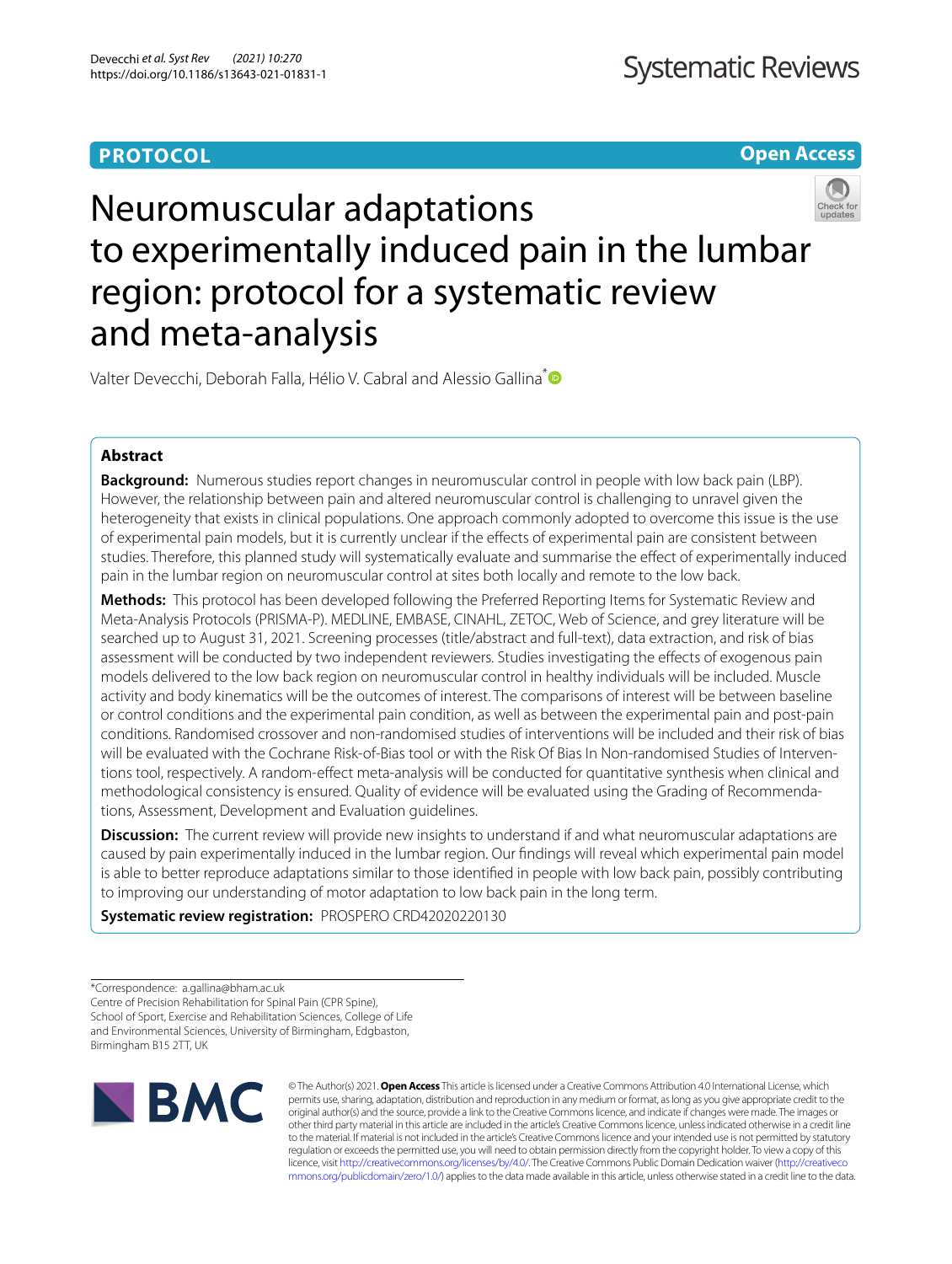**Keywords:** Back pain, Rehabilitation medicine, Neurophysiology

#### **Background**

Pain is an essential component of our life because it acts as an alarm system to ensure protection. However, pain can persist despite the absence of noxious stimuli, leading to the development of a chronic condition which becomes pathological rather than physiological [[1](#page-8-0)]. Although the proposal of a biopsychosocial model of pain helped to disentangle the multidimensional nature of pain and the transition from acute to chronic, the understanding and treatment of pain still remains one of the biggest challenges for our society—so much so that low back and neck pain remain leading causes of disability worldwide [\[2](#page-8-1)].

Besides the role of psychosocial aspects in persistent pain [[3,](#page-8-2) [4\]](#page-8-3), clinical evidence has revealed extensive changes in neuromuscular control in people with pain, during both acute and chronic stages [[5–](#page-8-4)[9\]](#page-8-5). Current theories suggest a strong relationship between pain and movement, implicating changes in response to pain at multiple levels of the neuromuscular system [[1,](#page-8-0) [10,](#page-8-6) [11\]](#page-8-7). However, the causal link between pain and neuromuscular control is challenging to unravel within a clinical population, given the co-existence of other factors and the clinical heterogeneity that exists in people with musculoskeletal disorders. The use of observational designs is afected by the bias introduced by potential confounders, such as the subjective report of pain and the interplay between physical and negative cognitive/ emotional factors (e.g. fear, anxiety, depression, pain catastrophizing) [[12\]](#page-8-8). Additionally, the pre-existence of altered neuromuscular control cannot be ruled out in cross sectional studies.

In order to overcome these limitations, the use of experimental pain models in healthy individuals represents an appealing approach to better standardise and investigate the efects of nociception on the neuromuscular system [[13–](#page-8-9)[15](#page-8-10)]. Moreover, interventional studies allow to defne what variable acts as cause or efect in the investigated relationship and to collect reference values of neuromuscular control at the baseline. Experimental pain models using mechanical, thermal, chemical, or electrical stimuli can target diferent anatomical tissues and nociceptors [[13–](#page-8-9)[15](#page-8-10)]. Endogenous stimuli aim to recreate the experience of pain though physiological conditions (e.g. exercise or ischemia), while exogenous models achieve the same purpose through external sources [[13](#page-8-9), [16\]](#page-8-11). Diferent experimental pain models can also be used to modulate the duration of pain experienced. For example, hypertonic saline

solution, electrical stimulation, and nerve growth factor are able to reproduce tonic, phasic, and sustained pain, respectively  $[15, 16]$  $[15, 16]$  $[15, 16]$  $[15, 16]$  $[15, 16]$ . Thus, when the aim is to understand whether pain changes neuromuscular control, experimental pain models may help to overcome some of the limitations encountered in the investigation of neuromuscular control in clinical populations.

A summary of the evidence regarding the efects of experimentally induced pain in the lumbar region can provide a broad overview of the infuence of pain on neuromuscular control, both locally and remotely. Although the consequences of experimental limb pain have been detailed in a previous systematic review [[17](#page-8-12)], fndings cannot be directly translated to the lumbar region given the biomechanical and sensorimotor complexity of the spine. Therefore, this systematic review aims to investigate whether neuromuscular control changes are observed when pain is experimentally induced in the low back region.

## **Methods/design Primary review question**

1- Does experimentally induced pain in the lumbar region induce neuromuscular adaptations in healthy adults?

## **Secondary review questions**

- 2.a- Are neuromuscular adaptations induced both locally and remote to the lumbar region?
- 2.b- Do neuromuscular adaptations outlast the duration of the painful stimulus?
- 2.c- Do neuromuscular adaptations depend on the type of experimental pain model?

This protocol has been developed following the Preferred Reporting Items for Systematic Review and Meta-Analysis Protocols (PRISMA-P, see Additional file  $1)$   $[18]$  $[18]$  and the second edition of the Cochrane Handbook for Systematic Reviews of Interventions [[19](#page-8-15)]. A prospective registration of the present protocol has been conducted on PROSPERO [CRD42020220130]. Results from the present systematic review and metaanalysis will be reported following the PRISMA 2020 statement [\[20](#page-8-16)].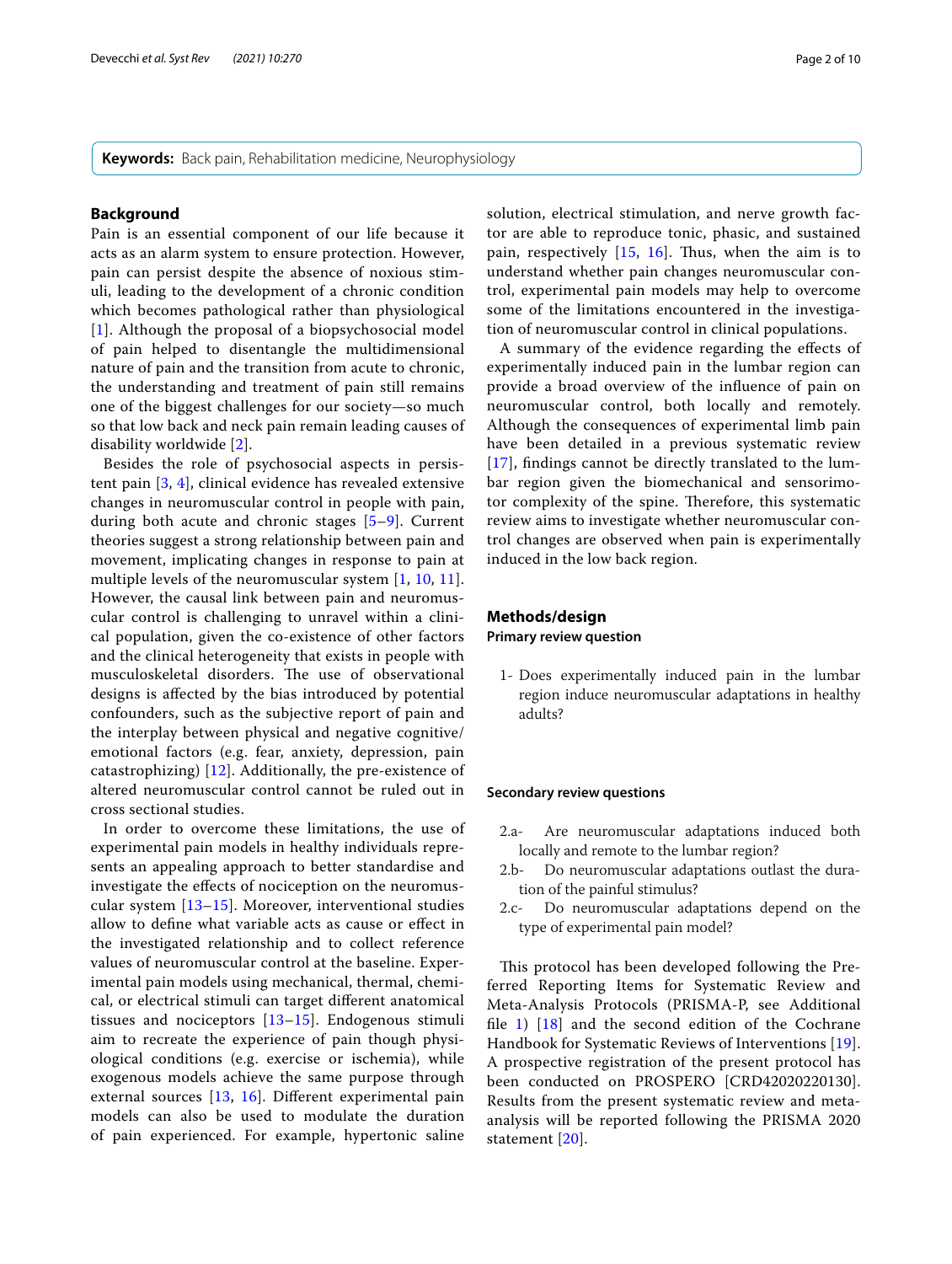## **Eligibility criteria**

The inclusion and exclusion criteria of the studies to be included in the review are detailed using the PICOS (P: Population; I: Intervention; C: Comparator; O: Outcome(s); S: Study design) framework [[18\]](#page-8-14). A list of items that will be considered for each element of the PICOS framework is presented below (Data items and outcome prioritisation).

## **Population**

Healthy adults (>18years) represent the population of interest for this systematic review. Studies that include only participants with current or a history of musculoskeletal disorders will be excluded.

## **Interventions**

Studies investigating neuromuscular adaptations to experimentally induced pain in the lumbar region will be included. Because of their ability to specifcally induce pain in a target body region, only exogenous pain models consisting of the application of electrical, thermal, or chemical stimuli will be considered. Studies where pain was induced by endogenous models such as eccentric exercise will be excluded since this would introduce additional factors (presence of muscle fbre damage, fatigue etc.), which may also infuence neuromuscular control. Studies that induced pain with prolonged standing protocols will be excluded since they do not specifcally target the lumbar region. Table [1](#page-2-0) presents a summary of the experimental pain models which will be included in the review [\[13](#page-8-9), [15\]](#page-8-10).

If participants received more than one experimental pain model at the same time (e.g. hypertonic saline injection and delayed onset muscle soreness), without evaluating the efects of the intervention of interest when delivered individually, the study will be excluded.

## **Comparators**

To simplify the description of the comparisons of interest, four time points in the evaluation of neuromuscular control will be considered.

- Baseline (BASE): assessment conducted before any interventions are delivered.
- Control (CTR): assessment conducted when a control intervention is delivered (e.g. isotonic saline).
- Experimentally induced pain (PAIN): assessment conducted when participants are experiencing pain induced by the intervention of interest.
- Post-pain (POST): assessment conducted when, after the induction of pain, the experience of symptoms is resolved (or only minimal pain is reported, see below).

Only assessments conducted on the same participant during diferent conditions will be considered eligible for comparison (within-subject design). Based on the time points reported and the review questions, diferent comparisons of interest are identifed. If a study did not test all four time points (e.g. did not include a control condition or did not test participants after pain has resolved), the study will be included and only the time points tested will be considered.

In order to address the primary review question (1), neuromuscular control evaluated at baseline and after a control intervention (BASE and CTR) will be compared with assessment of neuromuscular control during the pain condition (PAIN). Data from the baseline assessment needs to be included because a control intervention cannot be delivered for all experimental pain models. Consequently, a subgroup analysis investigating the efects of diferent nociceptive stimuli on neuromuscular control (review question 2.c) can only be conducted using data from the baseline assessment. On the other hand, data from control interventions

<span id="page-2-0"></span>

| <b>Table 1</b> Experimental pain models eligible as interventions |  |  |  |
|-------------------------------------------------------------------|--|--|--|
|-------------------------------------------------------------------|--|--|--|

| Injection/topical application of algesic substances                                                                                           |  |
|-----------------------------------------------------------------------------------------------------------------------------------------------|--|
| Hypertonic saline<br>Capsaicin<br>Glutamate<br>Acidic buffers<br>Miscellaneous (e.g. serotonin, bradykinin, histamine)<br>Nerve growth factor |  |
| Thermal stimulation                                                                                                                           |  |
| $\blacksquare$ Cold<br>■ Contact heat<br>Laser                                                                                                |  |
| Electrical nociceptive stimulation                                                                                                            |  |
|                                                                                                                                               |  |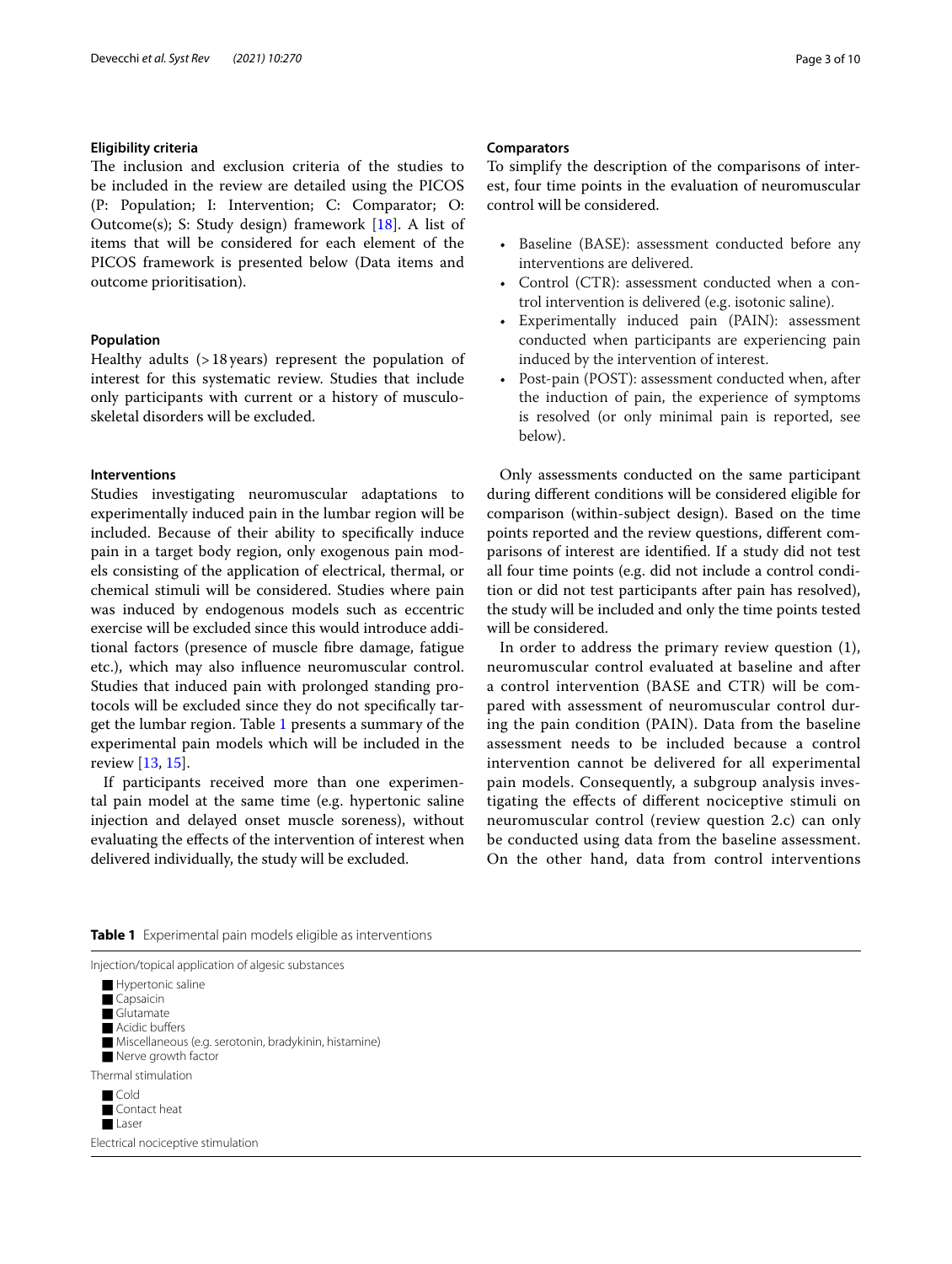provides higher quality evidence being less afected by potential confounders. For these reasons, both comparisons will be included.

The secondary review question 2.b will be addressed when a study includes the evaluation of neuromuscular control after the resolution of symptoms (during the same session). Thus, the POST condition will be compared with the PAIN condition. The secondary review question 2.c will be explored through a subgroup analysis comparing the BASE and PAIN conditions based on the experimental pain model adopted.

## **Outcomes**

The assessment of changes in neuromuscular control is the focus of this review. Therefore, the evaluation of body kinematics and muscle activity are the broad outcome domains of interest. Studies where voluntary or automatic (e.g. postural) tasks were assessed will be included. Other outcome domains related to neuromuscular control during experimentally induced pain (force and corticospinal excitability of muscles) will not be included because they are already investigated in other reviews, currently registered on PROSPERO (CRD42020196479 and CRD42018095693).

The evaluation of muscle activity will include the assessment of the intensity, recruitment, and onset of muscle activation. Electromyography (intramuscular and surface), ultrasound, and muscular functional MRI are the measurement tools considered.

Range of motion, speed, quality, and variability of movements will be the narrow outcome domains of interest for body kinematics. The measurement tools considered are motion analysis systems, such as optoelectronic systems and inertial measurement units (IMUs).

No limitations will be set regarding the body region investigated in order to address the secondary review question 2.a. This approach will allow us to understand if experimental pain induced in the low back induces adaptation of muscle activation and kinematics locally in the lumbar region and at remote sites.

## **Study designs**

Randomised trials (crossover design only) and nonrandomised studies of interventions (NRSI, repeated measures design) will be included. NRSI will be included since, considering the scoping search and the algorithm described in the Handbook for Systematic Reviews of Interventions  $[21]$  $[21]$ , there are insufficient randomised crossover trials addressing the PICO. Furthermore, a control intervention necessary for randomisation is not available for all experimental pain models.

## **Language**

Studies will be included when reported in English, Italian or Portuguese. Articles with relevant titles and abstracts reported in other languages will be excluded and listed in an appendix.

## **Information sources**

The search will be conducted by one reviewer (VD) from inception until the 31 of August 2021. The following databases will be searched: MEDLINE (OVID interface), EMBASE (OVID interface), CINAHL (EBSCO interface), and ZETOC. Moreover, specifc Internet sites will be searched as well, including PubMed and Web of Science (Clarivate Analytics). Hand-searching will be conducted based on the results of the scoping search and considering journals relevant for this review topic; specifcally, *PAIN*, *Journal of Neurophysiology*, *Journal of Pain*, *European Journal of Pain*, and *Musculoskeletal Science and Practice*. In addition to this, reference lists of included studies and relevant reviews will be checked.

In order to reduce the risk of publication bias, grey literature databases will be searched (OpenGrey and Ethos), as well as dissertation abstracts and conference proceedings (*International Association for the study of pain World Congress*, *International Society of Electrophysiology and Kinesiology Congress*, *World Congress of Biomechanics*, *International Society of Biomechanics Congress*). Moreover, relevant authors in the feld will be contacted to collect information about unpublished data or ongoing projects.

## **Search strategy**

Date, region, and language will not represent elements of restriction for the search. The search strategy, as well as the search process, will be developed and conducted by one reviewer (VD) with the support of an experienced librarian. To ensure a high sensitivity of the search, interventions and body region stimulated are the concepts considered into the search strategy, and they will be connected as follows:

("experimental pain" OR "pain model") AND ("back pain" OR "low back")

where "experimental pain" includes all free-text words commonly adopted to report the use of experimental pain in a study (e.g. "experimental pain", "pain induced", "induced pain", etc.) and "pain model" identifes the interventions (e.g. hypertonic saline, capsaicin, glutamate, electrical stimulation, etc.). Terms referring to the same concepts will be separated by the Boolean operator "OR". Proximity searching will be used when possible. An example of search strategy on MEDLINE (OVID inter-face) is reported in Table [2](#page-4-0). The search will be conducted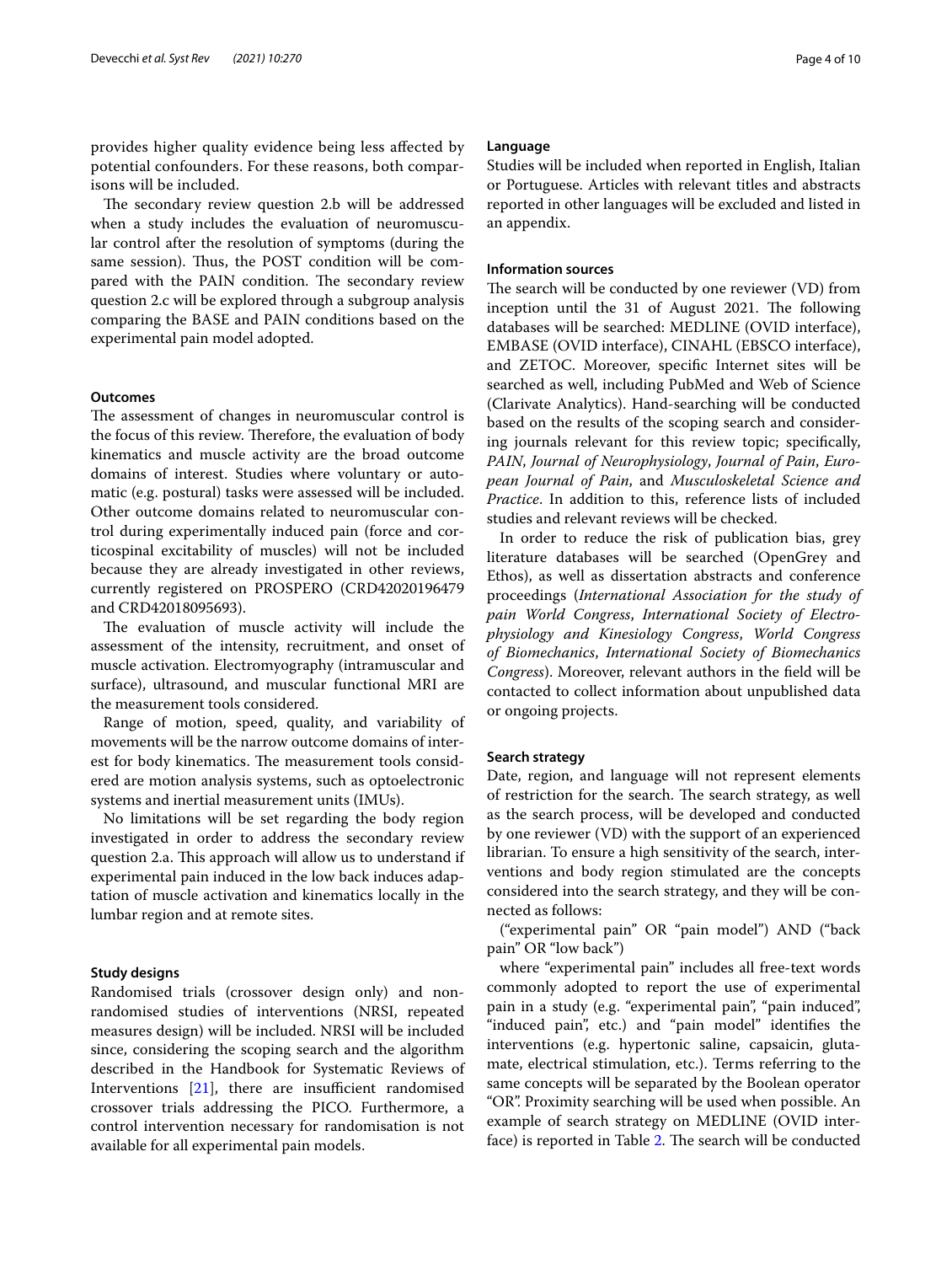## <span id="page-4-0"></span>**Table 2** Search strategy on MEDLINE (OVID interface)

| 1. Experimental pain      | ((Experiment* adj5 pain) or (experimentally-induced adj4 pain) or (pain-induced or "experimental induced" or "experimen-<br>tally induced") or (induced adj3 pain) or "induced LBP" or (noxious adj3 stimul*) or (nociceptive adj3 stimul*) or (pain* adj3<br>stimul*)).mp                                                                                                                                                                                                                      |
|---------------------------|-------------------------------------------------------------------------------------------------------------------------------------------------------------------------------------------------------------------------------------------------------------------------------------------------------------------------------------------------------------------------------------------------------------------------------------------------------------------------------------------------|
| 2. Pain model             | ((("hypertonic saline" or capsaicin or glutamate or "laser evoked potential" or "laser evoked potentials" or "nerve growth<br>factor") and pain) or (electric* adj2 pain*) or (electric* adj2 stimul*) or (mechanic* adj2 pain*) or (mechanic* adj2 stimul*)<br>or (thermal* adj2 pain*) or (thermal* adj2 stimul*) or (chemical* adj2 pain*) or (chemical* adj2 stimul*) or (cutaneous adj2<br>pain*) or (cutaneous adj2 stimul*)).mp or Saline Solution, Hypertonic/ or Electric Stimulation/ |
| 3. Body region stimulated | Back Pain/ or ("back pain" or "back ache" or backache*).mp or exp Low Back Pain/ or ("low back pain" or "lower back pain" or<br>lumbago or LBP or "lumbar pain" or "lumbar spine" or "low back" or "lower back").mp                                                                                                                                                                                                                                                                             |
| 4.                        | 1 OR 2                                                                                                                                                                                                                                                                                                                                                                                                                                                                                          |
| 5.                        | 3 AND 4                                                                                                                                                                                                                                                                                                                                                                                                                                                                                         |

using subject headings (MeSH) in addition to free-text. The search strategy will be adapted across different databases, but consistencies of searches will be ensured (a comprehensive reporting of the search for all databases is presented in Additional fle [2](#page-8-18)).

## **Data management**

The management of data, inclusion of citations, abstracts, and full-text of relevant studies will be conducted using EndNote V.X9 (Clarivate Analytics). Studies will be uploaded during the searching process and duplicate removed by one reviewer (VD). When the list of searched studies is completed, it will be uploaded on Rayyan [[22](#page-8-19)], a web-based application that will be used by two reviewers (VD and HC) to facilitate the screening process. Full text of the records that will be considered potentially eligible will be stored in EndNote V.X9, and their screening will be conducted on Rayyan, as well.

#### **Selection process**

Every screening process will be conducted by two independent reviewers (VD and HC). In the frst stage, titles and abstracts will be assessed against a piloted screening tool considering the eligibility criteria and the primary review question. Disagreement between reviewers will be resolved though discussion. If no consensus can be reached, a third reviewer (AG) will mediate the process. Then, full-text records will be retrieved for potentially eligible studies, and, in a second stage, their screening will be conducted. Again, a third reviewer (AG) will be consulted for arbitration. During both stages of the screening process, the agreement between the two reviewers will be assessed using the kappa statistic. The PRISMA flow diagram will used to summarise the study selection process [[18\]](#page-8-14).

## **Data extraction process**

Data extraction will be performed by one reviewer (VD), followed by a verifcation of accuracy conducted by a second reviewer (HC). At the beginning, three reviewers (VD, HC, AG) will pilot a data extraction form on four included studies. The form will be developed on Microsoft Excel. A description of data items and outcomes that will be extracted is provided in the following section and summarised in Table [2](#page-4-0). Disagreement between reviewers will be resolved by discussion. Where necessary, a third reviewer (AG) will be consulted to mediate. When data related to the outcome of interest are not reported in a usable format for data synthesis, they will be extracted from fgures with WebPlotDigitizer, a software that allows to digitalise data points in an image and extract the numerical information of interest. This plot digitising tool has high intercoder reliability and validity when extracted data was compared with the original data [[23\]](#page-8-20). Authors of primary studies will be contacted when the methods and results are ambiguous or unpublished information are necessary for data synthesis. Authors will be contacted no more than twice; if a reply is not obtained after an initial email, a second one will be sent after ffteen days. If a reply to the reminder email is not obtained, data will be considered irretrievable. When multiple records of the same study are identifed, they will be collated and the one with the most comprehensive description and data reporting will be considered as the best source for data synthesis [[24](#page-8-21)].

#### **Data items and outcome prioritisation**

The variables of interest are selected considering the PICOS framework, as well as the information necessary to support the risk of bias (RoB) assessment and data synthesis. Therefore, details regarding report identification features, sample characteristics, interventions delivered, comparators, outcomes of interest, and study methods/ design will be extracted. A completed list of these vari-ables is reported in Table [3](#page-5-0). After their extraction, this information will be reported in the table "Characteristics of included studies".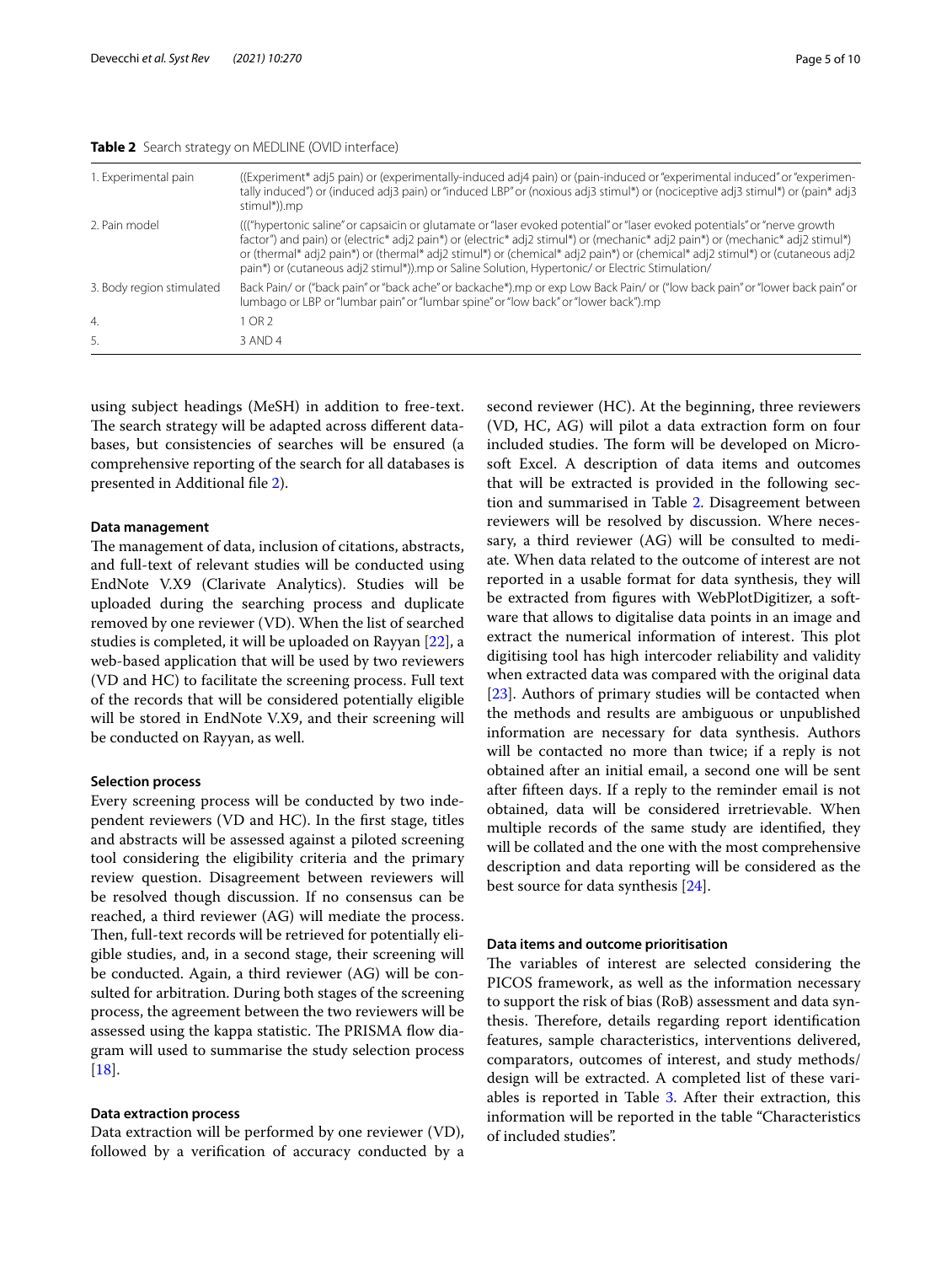## <span id="page-5-0"></span>**Table 3** Characteristics that will be extracted from included studies

| Identification features of the report | Authors<br>Title<br>Year<br>Source (e.g. journal article, conference abstract)                                                                                                                                                                                                                                                                                                                                                                                                                                                                                                                                      |
|---------------------------------------|---------------------------------------------------------------------------------------------------------------------------------------------------------------------------------------------------------------------------------------------------------------------------------------------------------------------------------------------------------------------------------------------------------------------------------------------------------------------------------------------------------------------------------------------------------------------------------------------------------------------|
| Population                            | Sample size<br>Age<br>Gender<br>Height, weight, body mass index<br>Randomisation details and arm group characteristics (crossover design only)                                                                                                                                                                                                                                                                                                                                                                                                                                                                      |
| Intervention                          | Experimental pain model/s adopted<br>Intervention characteristics (e.g. type, dosage, method)<br>Body region stimulated (anatomical structure and location, unilateral or bilateral stimulation)<br>Average and highest level of pain experienced (VAS or NRS)<br>Duration of pain symptoms<br>Qualitative description of pain (e.g. McGill Pain Questionnaire)<br>Perceived location and distribution of pain symptoms (including referred pain)<br>Co-interventions<br>Potential confounders to the intervention effect (NRSI only)<br>Deviations from intended intervention<br>Time window between interventions |
| Comparator                            | No intervention (baseline condition) or control intervention<br>Typology of control intervention<br>Level of pain induced with the control intervention (minimal versus not at all)<br>Duration of pain symptoms (if experienced)<br>Co-interventions<br>Assessment of the POST-PAIN condition<br>Time window between PAIN and POST-PAIN condition                                                                                                                                                                                                                                                                  |
| Outcomes                              | Outcome domain<br>Outcome measure<br>Measurement tool<br>Body region/muscle investigated (including all spinal regions and limbs)<br>Task                                                                                                                                                                                                                                                                                                                                                                                                                                                                           |
| Design                                | Randomised trial (crossover) or NRSI (repeated measure)<br>Time point assessments, including their order and time in between (e.g. wash-out period)                                                                                                                                                                                                                                                                                                                                                                                                                                                                 |

Furthermore, information necessary for data synthesis involves the number of participants included in the analyses, summary data (means and standard deviation) for each condition investigated (BASE, CTR, PAIN, POST), and effect estimates between them.

In this systematic review, two broad outcome domains are identified: muscle activity and body kinematics. Therefore, the primary outcomes that will be reported in the table "summary of findings" are muscle activation intensity/recruitment, timing of muscle activation, and kinematics. Results obtained from the investigation of the lumbar region will be separated from those assessing appendicular regions and thoracic/cervical spine (to address the review question 2.a). The time points described previously (BASE, CTR, PAIN, POST) will be considered for the extraction of the outcomes of interest. Moreover, when an outcome of interest is evaluated at different time points after the resolution of pain, only the first painfree time point will be included.

#### **Risk of bias**

Two independent reviewers (VD and HC) will assess the RoB. Disagreement will be resolved by discussion, and, when necessary, a third reviewer (AG) will be consulted for arbitration. Based on the study designs included in this review, two RoB tools will be used. The second version of the Cochrane risk-of-bias tool (RoB2) [[25](#page-8-22)] will be used for crossover trials [[26\]](#page-8-23). Specifcally, bias arising from the randomisation process, period and carryover efects, deviations from intended interventions, missing outcome data, measurement of the outcome, and selection of reported results will be assessed [\[27\]](#page-9-0). Findings from repeated measure assessments will be evaluated with the ROBINS-I tool for uncontrolled before-after designs  $[21, 27]$  $[21, 27]$  $[21, 27]$  $[21, 27]$ . Therefore, bias arising from selection of participants, classifcation of interventions, deviation from intended interventions, missing data, measurement of outcomes, and selection of the reported result will be evaluated  $[27]$ . These tools have been selected because they involve a similar structure and evaluation process.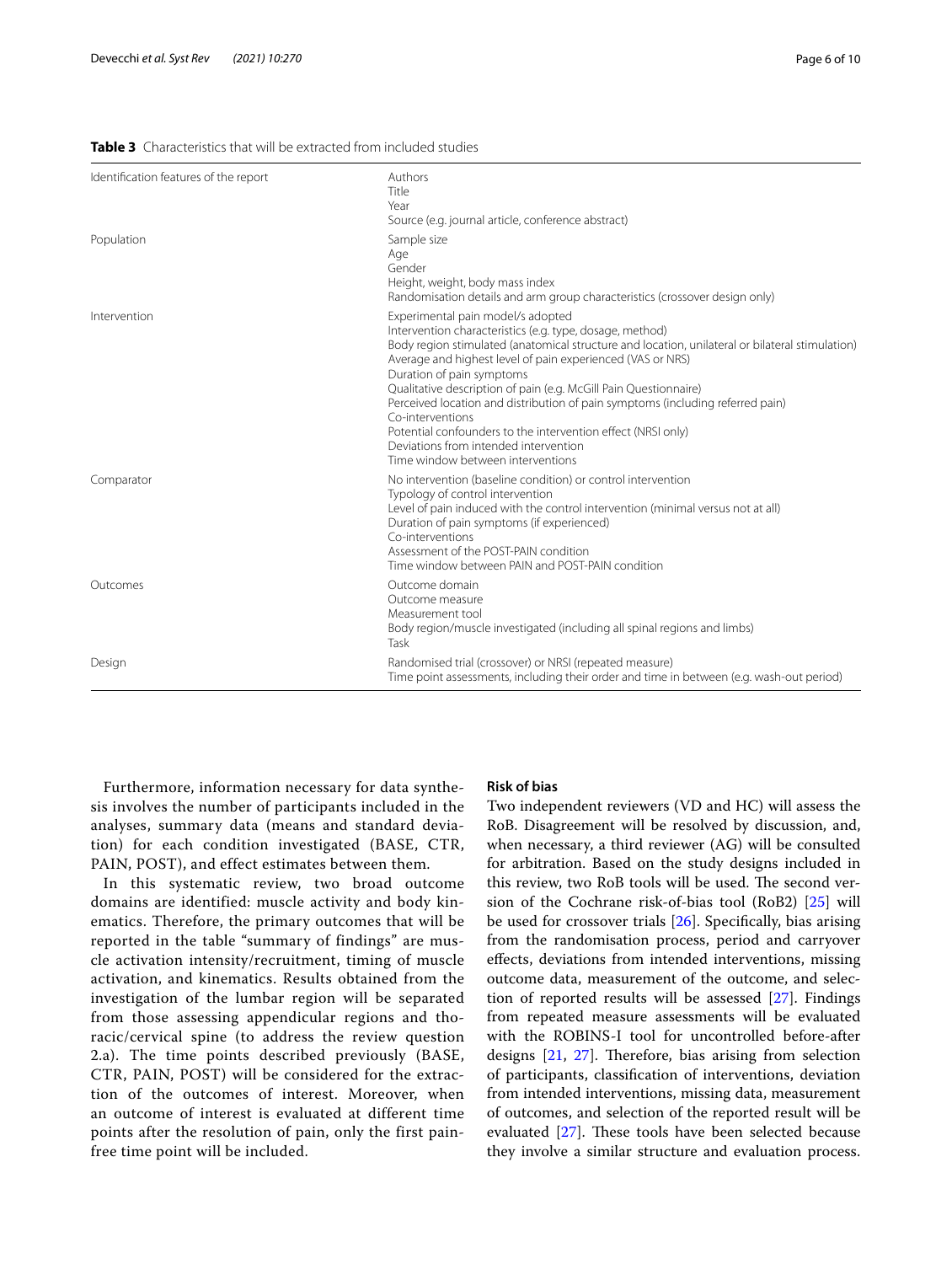Moreover, for both tools, all items will receive the same weight. From a methodological perspective, both tools adopt a domain-based approach that is preferred to checklists or scales that lead to a summary of multiple components into a single number. Overall, the RoB2 for crossover trial identifes three potential risk-of-bias judgments: low risk of bias, some concerns, and high risk of bias. The ROBIN-I defines a risk-of-bias judgement as low, moderate, serious, and critical (each tool provides specifc interpretations). If a meta-analysis will be conducted, overall risk of bias will be presented for each individual study.

In addition to the source of information to support the RoB judgement, a graphical representation developed with R software (version 4.1.0) [\[28](#page-9-1)] will be provided to summarise the RoB in each domain. Adopting the process described previously, authors of a study will be contacted no more than twice to clarify ambiguous information. If a reply is not obtained, the RoB for that specifc domain will be reported as 'unclear'.

The RoB identified will not preclude findings of a study to be included in the data synthesis. Therefore, results from all included studies will be presented and a narrative discussion of the RoB will be reported. Furthermore, the assessment of the RoB will be used to summarise the quality of evidence for each outcome domain (see the "Confdence in cumulative estimate" section) [[29](#page-9-2)].

## **Data synthesis**

Information from all variables described in the previous section will be collected and grouped in a customised table to manage the synthesis of fndings. Quantitative syntheses will be considered for the primary and secondary review questions (1 and 2.b) and, because of the designs of included studies, efect estimates will be computed from within-subject change scores (i.e. mean change between conditions normalised by the standard deviation of the change). This approach will ensure methodological consistency and homogeneity in the use of summary statistics across studies. When all raw data cannot be obtained, efect estimates will be computed from the available information and following the guidelines described in the *Cochrane Handbook* [[30\]](#page-9-3).

## *Does experimentally induced pain in the lumbar region induce neuromuscular adaptations in healthy adults?*

Initially, methodological consistency will be assessed to decide if fndings of the included studies can be summarised quantitatively. Meta-analysis from two or more studies will be conducted when studies show homogeneity regarding the comparator condition and the outcome evaluated, in terms of domain and body region assessed (e.g. the efect of hypertonic saline injection in the lumbar erector spinae on lumbar erector spinae activity measured by EMG compared to baseline measures). Efect estimates from the comparisons between the PAIN and BASE conditions, and between the PAIN and CTR conditions will be extracted and reported in the "Main fndings" Table. Data from baseline and a control intervention will not be pooled for synthesis because the latter provides a higher quality evidence controlling for potential confounders. However, a control intervention will not be available for all experimental pain models included.

The  $I^2$  statistic will be preferred to the Cochran's  $Q$  test in the analysis of statistical heterogeneity because the latter has a low power when small studies are included in a meta-analysis  $[31]$  $[31]$ . Moreover, information regarding the amount of heterogeneity are more useful rather than a rigid cut-off value  $[32]$  $[32]$ . We anticipate that findings from the comparison between baseline and pain conditions could be affected by substantial heterogeneity  $(l^2 > 1)$ 50%); therefore, it will be explored with a pre-specifed subgroup analysis taking into account the use of diferent experimental pain models. This subgroup analysis will allow us to explore the secondary question of this review (2.c; Do neuromuscular adaptations depend on the type of experimental pain model?). Considering the difficulty to obtain a large number of studies with a homogeneous methodology, results from subgroup analysis will likely be reported narratively and graphically with a forest plot [[33\]](#page-9-6).

Quantitative synthesis will be performed using a ran-dom-effect model with an inverse-variance method [\[30](#page-9-3)], as recommended by the Cochrane Back and Neck group  $[34]$  $[34]$ . The selection of this approach is influenced by the heterogeneity existing in how the nociceptive stimulus is delivered across diferent experimental pain models, and the inclusion of NRSI.

Efect estimate for continuous outcomes will be reported using the standardised mean diference, and its variance will be presented with 95% confdence interval (CI). Although rarely used to describe the outcomes of interest for this review, we anticipate that fndings regarding dichotomous outcomes will be summarised using the risk ratio (with 95% CI). When efect estimates are adjusted for important confounders that can impact fndings, they will be extracted from the analysis conducted by the study authors and variables considered as confounders will be reported.

## *Do neuromuscular adaptations outlast the duration of the painful stimulus?*

The same criteria of between-study homogeneity described previously will be adopted, with quantitative synthesis. However, instead of baseline and control intervention, the POST pain condition will be used as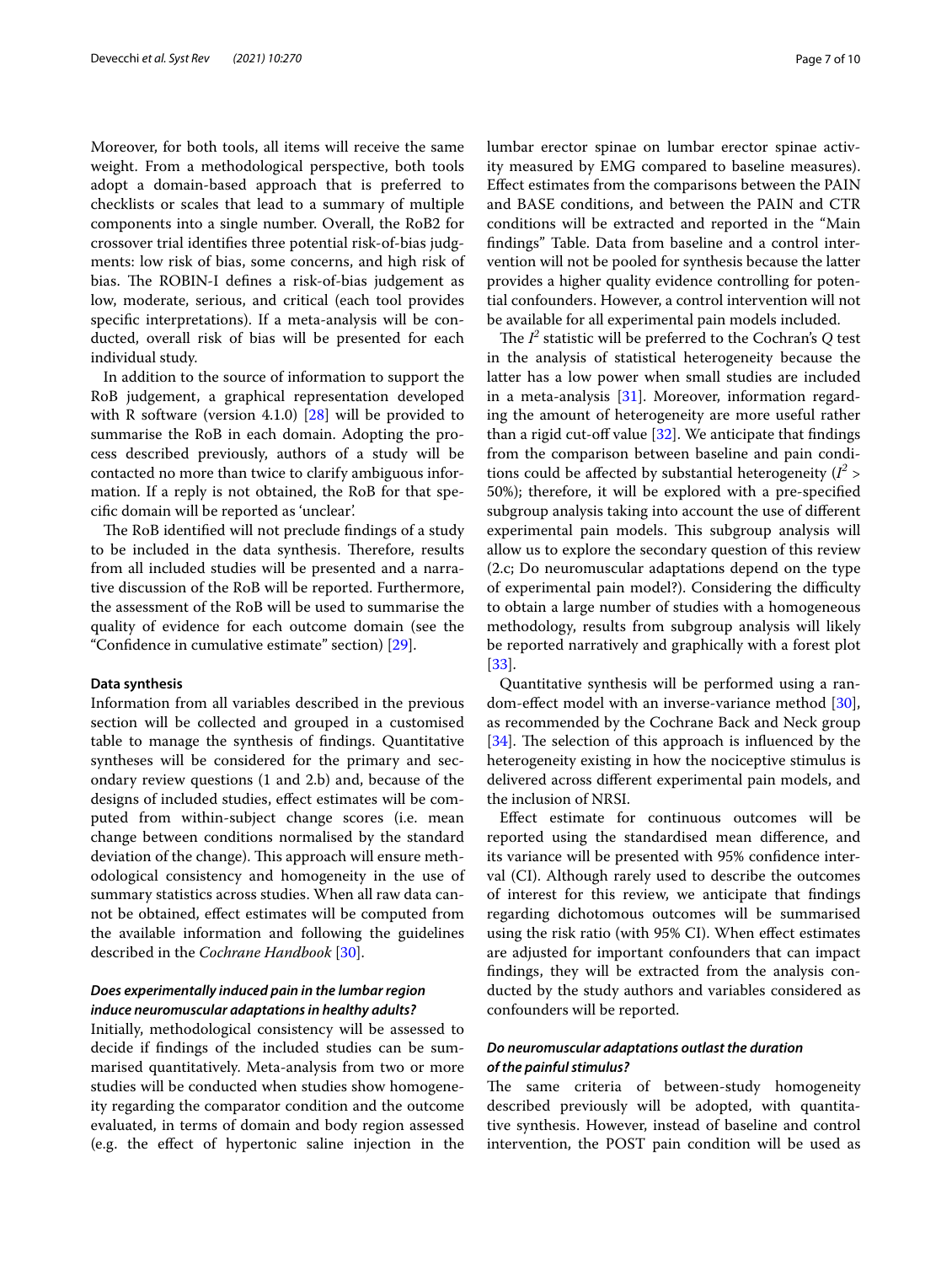comparator with the PAIN condition. Again, randomefect model with inverse-variance method will be adopted and statistical heterogeneity will be assessed with the  $I^2$  statistic [\[30](#page-9-3)]. A subgroup analysis will be performed to explore the heterogeneity introduced by diferent pain models. Similarly, RoB of individual studies will be considered to explain potential heterogeneity across fndings.

Quantitative data synthesis will be graphically presented with forest plots along with the overall RoB for each individual study. Quantitative data synthesis and forest plots will be developed using R software [[28\]](#page-9-1). In addition to meta-analyses, a systematic narrative synthesis and a structured tabulation will be provided for all results [[33,](#page-9-6) [35\]](#page-9-8). Findings from studies will be grouped based on the comparison conducted, the outcome domain investigated, and the experimental pain model adopted. A graphical description using a forest plot will support the vote-counting synthesis regarding the direction of efect for diferent comparisons, as well as the identifcation of potential source for heterogeneity [\[33](#page-9-6)]. Risk of bias will not represent elements of restriction in the presentation of fndings.

## **Meta‑biases**

Initially, the risk of publication bias will be addressed searching grey literature databases, dissertation abstracts, and conference proceedings (see the "Information sources" section) [\[36](#page-9-9)]. Multiple information from the same study will be grouped to analyse if discrepancy exists between the planned analysis and reported fndings. When results that should be included are completely unavailable, study authors will be contacted.

## **Confdence in cumulative estimate**

Certainty of the body of evidence will be assessed using the Grading of Recommendations Assessment, Development, and Evaluation (GRADE) approach and its associated guidelines [\[37](#page-9-10), [38](#page-9-11)]. Quality of evidence will be reported for comparisons addressing the review questions (1 and 2.b). Furthermore, certainty of evidence will be analysed for each outcome domain included in the PICOS (muscle amplitude/recruitment, muscle timing, and kinematics), and it will be reported in the "Summary of fndings" table [\[39](#page-9-12)]. For each important outcome domain, the table will include information regarding the population (overall number of participants and included studies), experimental pain model used, comparison, body region investigated (spine vs limbs), GRADE assessment for each domain, and overall certainty of evidence. Explanatory reasons in the judgement of the quality of evidence will be provided as well.

Overall, four levels of evidence are identifed through the GRADE approach: 'High', 'Moderate', 'Low' and 'Very Low' [[40\]](#page-9-13). Although non-randomised studies of interventions will be included, all fndings will start as high certainty of evidence because their RoB will be assessed using the ROBINS-I [\[39\]](#page-9-12). After the initial level of certainty is established, it could be downgraded by one or two levels based on the assessment of fve domains: study limitations, inconsistency, indirectness, imprecision, and publication bias. Instead, large efect estimate, dose response gradient and potential confounding that can underestimate the efect estimate, could upgrade the level of evidence [[39,](#page-9-12) [41\]](#page-9-14). Risk of bias limitations will be obtained from the use of the appropriate tool (RoB2 or ROBIN-I). Pre-specifed subgroup analysis (use of different experimental pain model and RoB) will be used to explore potential source of heterogeneity and, when it remains unexplained, the inconsistency will afect the certainty of evidence.

## **Discussion**

Findings from this systematic review will reveal if and what adaptations of the neuromuscular system are caused by pain induced in the lumbar region. These adaptations may be relevant to explain motor adaptation in clinical populations. For example, adaptations developed during experimental pain could explain some of the mechanisms of the transition from acute to chronic pain, or help identify efect modifers or prognostic factors relevant for the prescription of treatments for people with low back pain.

Regarding the transition from acute to chronic pain, initial evidence will be provided by this review to understand whether nociception triggers only short-term adaptations (directly related to the experience of pain) or if persistent changes with potential long-term consequences could be involved.

Considering the neurophysiological characteristics of diferent pain models, it will be possible to understand if specifc stimulations of the nociceptive system result in diferent neuromuscular adaptations. By showing which specifc experimental pain model better replicates features of motor adaptation to pain observed in clinical low back pain, our fndings will help researchers choose the most appropriate experimental methodology, ultimately resulting in experimental pain models that replicate clinical low back pain more closely. Moreover, fndings could also represent a basis for new or combined experimental pain models.

#### **Abbreviations**

BASE: Baseline condition; CTR: Control condition; PAIN: Experimentally induced pain condition; POST: Post-pain condition; NRSI: Non-randomised studies of interventions; RoB: Risk of bias; ROBINS-I: Risk Of Bias in Non-randomised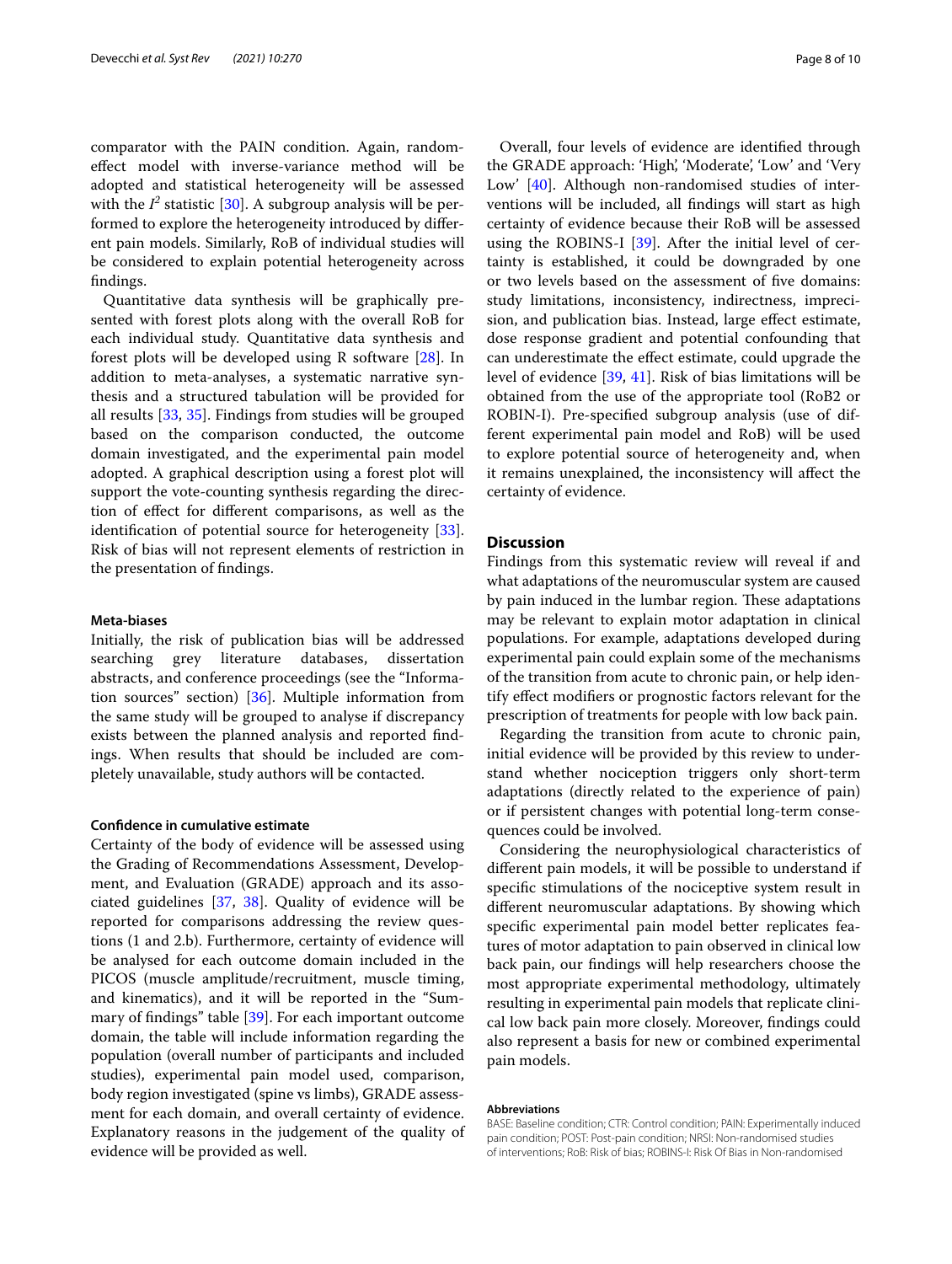Studies - of Interventions; GRADE: Grading of Recommendations Assessment, Development, and Evaluation.

## **Supplementary Information**

The online version contains supplementary material available at [https://doi.](https://doi.org/10.1186/s13643-021-01831-1) [org/10.1186/s13643-021-01831-1](https://doi.org/10.1186/s13643-021-01831-1).

<span id="page-8-18"></span><span id="page-8-13"></span>**Additional fle 1.** PRISMA-P checklist.

**Additional fle 2.** Search strategy used on all databases.

#### **Acknowledgements**

Not applicable

#### **Authors' contributions**

All authors formulated the focus of the systematic review. VD is a PhD student and AG (lead supervisor) and DF are supervisors. VD drafted the initial version of the protocol manuscript with AG and DF providing guidance on topic, methodology, and analyses. VD will be the frst reviewer and HVC, the second reviewer. All authors reviewed and commented on each draft of the protocol. All authors have approved the fnal manuscript.

#### **Funding**

Not supported by external funding.

#### **Availability of data and materials**

Not applicable

## **Declarations**

#### **Ethics approval and consent to participate**

Ethical approval is not required for this systematic review.

#### **Consent for publication**

Not applicable

#### **Competing interests**

The authors declare that they have no competing interests

Received: 18 December 2020 Accepted: 1 October 2021 Published online: 15 October 2021

#### **References**

- <span id="page-8-0"></span>1. Hodges PW, Tucker K. Moving diferently in pain: a new theory to explain the adaptation to pain. Pain. 2011;152(3):S90–8. [https://doi.org/10.1016/j.](https://doi.org/10.1016/j.pain.2010.10.020) [pain.2010.10.020.](https://doi.org/10.1016/j.pain.2010.10.020)
- <span id="page-8-1"></span>2. Hurwitz EL, Randhawa K, Yu H, Côté P, Haldeman S. The global spine care initiative: a summary of the global burden of low back and neck pain studies. Eur Spine J. 2018;27(6):796–801. [https://doi.org/10.1007/](https://doi.org/10.1007/s00586-017-5432-9) [s00586-017-5432-9.](https://doi.org/10.1007/s00586-017-5432-9)
- <span id="page-8-2"></span>3. Apkarian AV, Baliki MN, Farmer MA. Predicting transition to chronic pain. Curr Opin Neurol. 2013;26(4):360–7. [https://doi.org/10.1097/WCO.0b013](https://doi.org/10.1097/WCO.0b013e32836336ad) [e32836336ad](https://doi.org/10.1097/WCO.0b013e32836336ad).
- <span id="page-8-3"></span>4. Hashmi JA, Baliki MN, Huang L, Baria AT, Torbey S, Hermann KM, et al. Shape shifting pain: chronifcation of back pain shifts brain representation from nociceptive to emotional circuits. Brain. 2013;136(9):2751–68. [https://doi.org/10.1093/brain/awt211.](https://doi.org/10.1093/brain/awt211)
- <span id="page-8-4"></span>5. Knox MF, Chipchase LS, Schabrun SM, Romero RJ, Marshall PWM. Anticipatory and compensatory postural adjustments in people with low back pain: a systematic review and meta-analysis. Spine J. 2018;18(10):1934– 49. <https://doi.org/10.1016/j.spinee.2018.06.008>.
- 6. van Dieën JH, Cholewicki J, Radebold A. Trunk muscle recruitment patterns in patients with low back pain enhance the stability of the lumbar spine. Spine (Phila Pa 1976). 2003;28(8):834–41.
- 7. Shojaei I, Salt EG, Hooker Q, Van Dillen LR, Bazrgari B. Comparison of lumbo-pelvic kinematics during trunk forward bending and backward

return between patients with acute low back pain and asymptomatic controls. Clin Biomech (Bristol, Avon). 2017;41:66–71. [https://doi.org/10.](https://doi.org/10.1016/j.clinbiomech.2016.12.005) [1016/j.clinbiomech.2016.12.005](https://doi.org/10.1016/j.clinbiomech.2016.12.005).

- 8. Falla D, Gizzi L, Tschapek M, Erlenwein J, Petzke F. Reduced task-induced variations in the distribution of activity across back muscle regions in individuals with low back pain. Pain. 2014;155(5):944–53. [https://doi.org/](https://doi.org/10.1016/j.pain.2014.01.027) [10.1016/j.pain.2014.01.027](https://doi.org/10.1016/j.pain.2014.01.027).
- <span id="page-8-5"></span>9. Laird RA, Gilbert J, Kent P, Keating JL. Comparing lumbo-pelvic kinematics in people with and without back pain: a systematic review and metaanalysis. BMC Musculoskelet Disord. 2014;15:229. [https://doi.org/10.1186/](https://doi.org/10.1186/1471-2474-15-229) [1471-2474-15-229](https://doi.org/10.1186/1471-2474-15-229).
- <span id="page-8-6"></span>10. van Dieën JH, Reeves NP, Kawchuk G, van Dillen LR, Hodges PW. Motor control changes in low back pain: divergence in presentations and mechanisms. J Orthop Sports Phys Ther. 2019;49(6):370–9. [https://doi.org/10.](https://doi.org/10.2519/jospt.2019.7917) [2519/jospt.2019.7917.](https://doi.org/10.2519/jospt.2019.7917)
- <span id="page-8-7"></span>11. Hodges PW, Smeets RJ. Interaction between pain, movement, and physical activity: short-term benefts, long-term consequences, and targets for treatment. Clin J Pain. 2015;31(2):97–107. [https://doi.org/10.1097/AJP.](https://doi.org/10.1097/AJP.0000000000000098) [0000000000000098](https://doi.org/10.1097/AJP.0000000000000098).
- <span id="page-8-8"></span>12. Mao J. Translational pain research: achievements and challenges. J Pain. 2009;10(10):1001–11. [https://doi.org/10.1016/j.jpain.2009.06.002.](https://doi.org/10.1016/j.jpain.2009.06.002)
- <span id="page-8-9"></span>13. Graven-Nielsen T. Fundamentals of muscle pain, referred pain, and deep tissue hyperalgesia. Scand J Rheumatol Suppl. 2006;122:1–43. [https://doi.](https://doi.org/10.1080/03009740600865980) [org/10.1080/03009740600865980.](https://doi.org/10.1080/03009740600865980)
- 14. Graven-Nielsen T, Arendt-Nielsen L. Reorganized motor control due to muscle pain. In: Mense S, Gerwin RD, editors. Muscle pain: understanding the mechanism. Berlin Heidelberg: Springer-Verlag; 2010. p. 251–68.
- <span id="page-8-10"></span>15. Olesen AE, Andresen T, Staahl C, Drewes AM. Human experimental pain models for assessing the therapeutic efficacy of analgesic drugs. Pharmacol Rev. 2012;64(3):722–79.<https://doi.org/10.1124/pr.111.005447>.
- <span id="page-8-11"></span>16. Graven-Nielsen T, Arendt-Nielsen L. Assessment of mechanisms in localized and widespread musculoskeletal pain. Nat Rev Rheumatol. 2010;6(10):599–606. <https://doi.org/10.1038/nrrheum.2010.107> Epub 2010 Jul 27.
- <span id="page-8-12"></span>17. Bank PJ, Peper CE, Marinus J, Beek PJ, van Hilten JJ. Motor consequences of experimentally induced limb pain: a systematic review. Eur J Pain. 2013;17(2):145–57. [https://doi.org/10.1002/j.15322149.2012.00186.x.](https://doi.org/10.1002/j.15322149.2012.00186.x)
- <span id="page-8-14"></span>18. Shamseer L, Moher D, Clarke M, Ghersi D, Liberati A, Petticrew M, et al. Preferred reporting items for systematic review and meta-analysis protocols (PRISMA-P) 2015: elaboration and explanation. BMJ. 2015;350:g7647. <https://doi.org/10.1136/bmj.g7647>.
- <span id="page-8-15"></span>19. Higgins JPT, Thomas J, Chandler J, Cumpston M, Li T, Page MJ, et al. Cochrane handbook for systematic reviews of interventions. 2nd ed. Chichester: Wiley; 2019.
- <span id="page-8-16"></span>20. Page MJ, McKenzie JE, Bossuyt PM, Boutron I, Hoffmann TC, Mulrow CD, et al. The PRISMA 2020 statement: an updated guideline for reporting systematic reviews. BMJ. 2021;372:n71.<https://doi.org/10.1136/bmj.n71> PMID: 33782057; PMCID: PMC8005924.
- <span id="page-8-17"></span>21. Reeves BC, Deeks JJ, Higgins JPT, Shea B, Tugwellet P, Wells GA. Chapter 24: including non-randomized studies on intervention efects. In: Higgins JPT, Thomas J, Chandler J, Cumpston M, Li T, Page MJ, Welch VA, editors. Cochrane handbook for systematic reviews of interventions. 2nd ed. Wiley: Chichester; 2019. p. 595–620.
- <span id="page-8-19"></span>22. Ouzzani M, Hammady H, Fedorowicz Z, Elmagarmid A. Rayyan-a web and mobile app for systematic reviews. Syst Rev. 2016;5(1):210. [https://doi.](https://doi.org/10.1186/s13643-016-0384-4) [org/10.1186/s13643-016-0384-4.](https://doi.org/10.1186/s13643-016-0384-4)
- <span id="page-8-20"></span>23. Drevon D, Fursa SR, Malcolm AL. Intercoder reliability and validity of Web-PlotDigitizer in extracting graphed data. Behav Modif. 2017;41(2):323–39. <https://doi.org/10.1177/0145445516673998>.
- <span id="page-8-21"></span>24. Higgins JPT, Lasserson T, Chandler J, Tovey D, Thomas J, Flemyng E, et al. Methodological expectations of Cochrane intervention reviews. London: Cochrane; 2020.
- <span id="page-8-22"></span>25. Sterne JAC, Savović J, Page MJ, Elbers RG, Blencowe NS, Boutron I, et al. RoB 2: a revised tool for assessing risk of bias in randomised trials. BMJ. 2019;366:l4898.<https://doi.org/10.1136/bmj.l4898>.
- <span id="page-8-23"></span>26. Higgins JPT, Eldridge S, Li T. Chapter 23: including variants on randomized trials. In: Higgins JPT, Thomas J, Chandler J, Cumpston M, Li T, Page MJ, Welch VA, editors. Cochrane handbook for systematic reviews of interventions. Chichester: Wiley; 2019. p. 569–94.